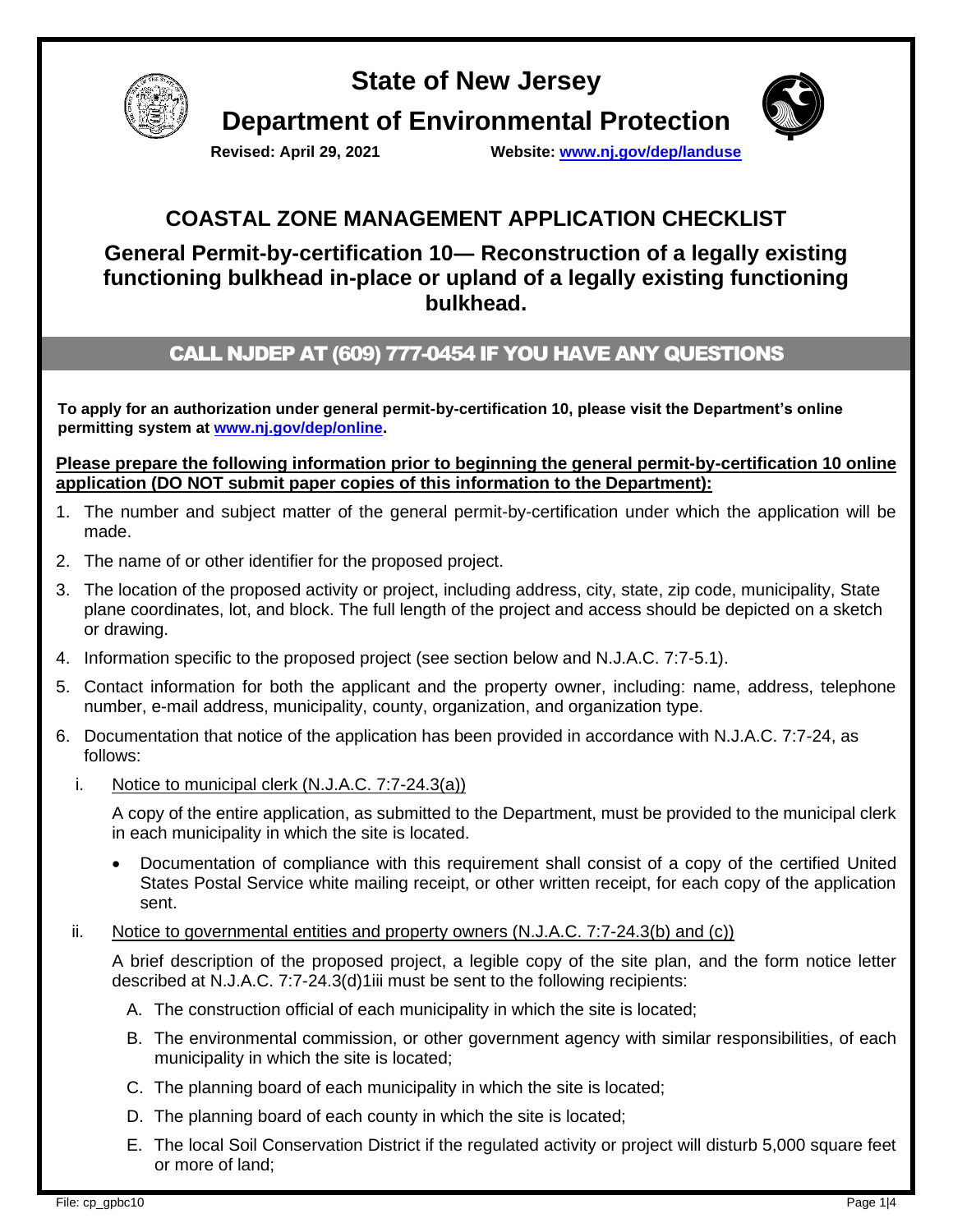- F. The Delaware Coastal Management Program if the activity is within the 12-mile circle with Delaware or is within 200 feet of the 12-mile circle; and
- G. Adjacent property owners:

If the application is for one of the following projects (listed at N.J.A.C 7:7-24.3(c)1-5), notice shall be sent to all owners of real property, including easements, located within 200 feet of any proposed above-ground structure that is part of the proposed development, such as a pumping station, treatment plant, groin, bulkhead, revetment or gabion, or dune walkover:

- A linear project of one-half mile or longer
- A shore protection development, including beach nourishment, beach and dune maintenance, or dune creation of one-half mile or longer
- A public project on a site of 50 acres or more
- An industrial or commercial project on a site of 100 acres or more
- Maintenance dredging of a State navigation channel of one-half mile or longer

For any other project, notice shall be sent to all owners of real property, including easements, located within 200 feet of the site of the proposed regulated activity.

The owners of real property, including easements, shall be those on a list that was certified by the municipality, with a date of certification no more than one year prior to the date the application is submitted.

- Documentation of compliance with this requirement shall consist of:
	- 1. A copy of the certified United States Postal Service white mailing receipt for each public notice that was mailed, or other written receipt;
	- 2. A certified list of all owners of real property, including easements, located within 200 feet of the property boundary of the site (including name, mailing address, lot, and block) prepared by the municipality for each municipality in which the project is located. The date of certification of the list shall be no earlier than one year prior to the date the application is submitted to the Department; and
	- 3. A copy of the form notice letter.
- The form notice letter required under N.J.A.C. 7:7-24.3(d)1iii shall read as follows:

*"This letter is to provide you with legal notification that an application for an authorization under coastal general permit-by-certification 10 <<has been/will be>> submitted to the New Jersey Department of Environmental Protection, Division of Land Resource Protection for the development shown on the enclosed plan(s). A brief description of the proposed project follows: <<INSERT DESCRIPTION OF THE PROPOSED PROJECT>>*

*The complete permit application package can be reviewed at either the municipal clerk's office in the municipality in which the site subject to the application is located, or by appointment at the Department's Trenton Office. The Department of Environmental Protection welcomes comments and any information that you may provide concerning the proposed development and site. Please submit your written comments within 15 calendar days of receiving this letter to:*

> *New Jersey Department of Environmental Protection Division of Land Resource Protection P.O. Box 420, Code 501-02A Trenton, New Jersey 08625 Attn: (Municipality in which the property is located) Supervisor"*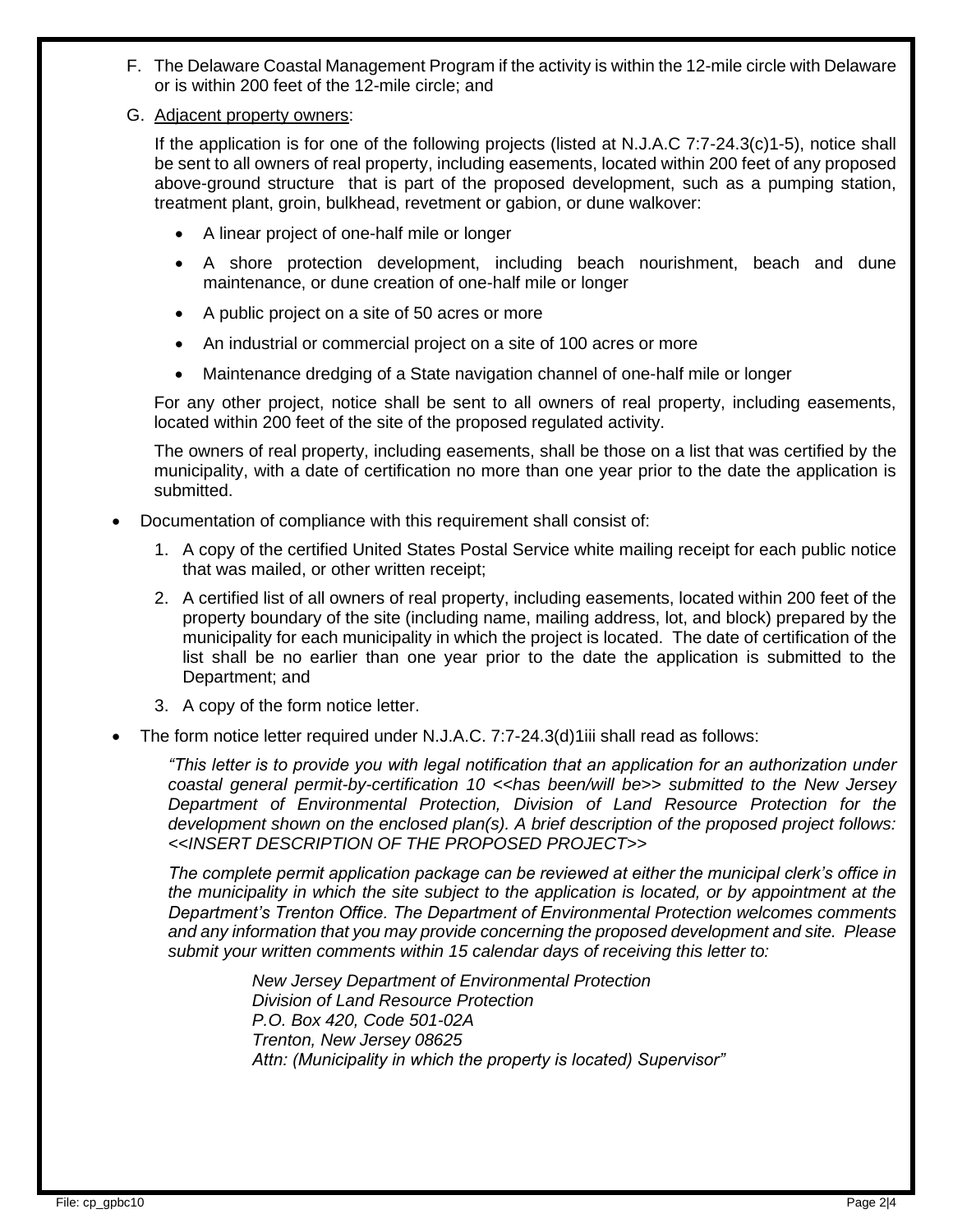### iii. Newspaper notice (N.J.A.C. 7:7-24.5)

Newspaper notice, in the form of a legal notice or display advertisement in the official newspaper of the municipality(ies) in which the project site is located, or if no official newspaper exists, in a newspaper with general circulation in the municipality(ies), is required for the following projects:

- A. A linear project of one-half mile or longer
- B. A shore protection development, including beach nourishment, beach and dune maintenance, or dune creation of one-half mile or longer
- C. A public project on a site of 50 acres or more
- D. An industrial or commercial project on a site of 100 acres or more
- E. Maintenance dredging of a State navigation channel of one-half mile or longer

#### **If your project is not one listed above, newspaper notice is not required.**

- Documentation of newspaper notice shall consist of:
	- 1. A copy of the published newspaper notice; and
	- 2. The date and name of the newspaper in which notice was published.
- The newspaper notice may be either a legal notice or display advertisement and must read as follows:

*"Take notice that an application for an authorization under coastal general permit-by-certification 10 <<has been/will be>> submitted to the New Jersey Department of Environmental Protection, Division of Land Resource Protection for the development described below:*

*APPLICANT:*

*PROJECT NAME:*

*PROJECT DESCRIPTION:*

*PROJECT STREET ADDRESS:*

*BLOCK: LOT:*

*MUNICIPALITY: COUNTY:*

*The complete permit application package can be reviewed at either the municipal clerk's office in the municipality in which the site subject to the application is located, or by appointment at the Department's Trenton Office. The Department of Environmental Protection welcomes comments and any information that you may provide concerning the proposed development and site. Please submit your written comments within 15 calendar days of receiving this letter to:*

> *New Jersey Department of Environmental Protection Division of Land Resource Protection P.O. Box 420, Code 501-02A 501 East State Street Trenton, New Jersey 08625 Attn: (Municipality in which the property is located) Supervisor"*

7. Certification that the applicant has obtained written consent from the property owner that the application can be made on the property owner's behalf. This certification is required regardless of whether the applicant and property owner are the same person. The property owner certification form can be used to obtain the necessary signatures. The form is available at [https://nj.gov/dep/landuse/download/lur\\_042.pdf.](https://nj.gov/dep/landuse/download/lur_042.pdf)

8. The PIN that was issued to the applicant upon registering with the Department's online permitting system.

9. The application fee for a general permit-by-certification set forth at N.J.A.C. 7:7-25.1.